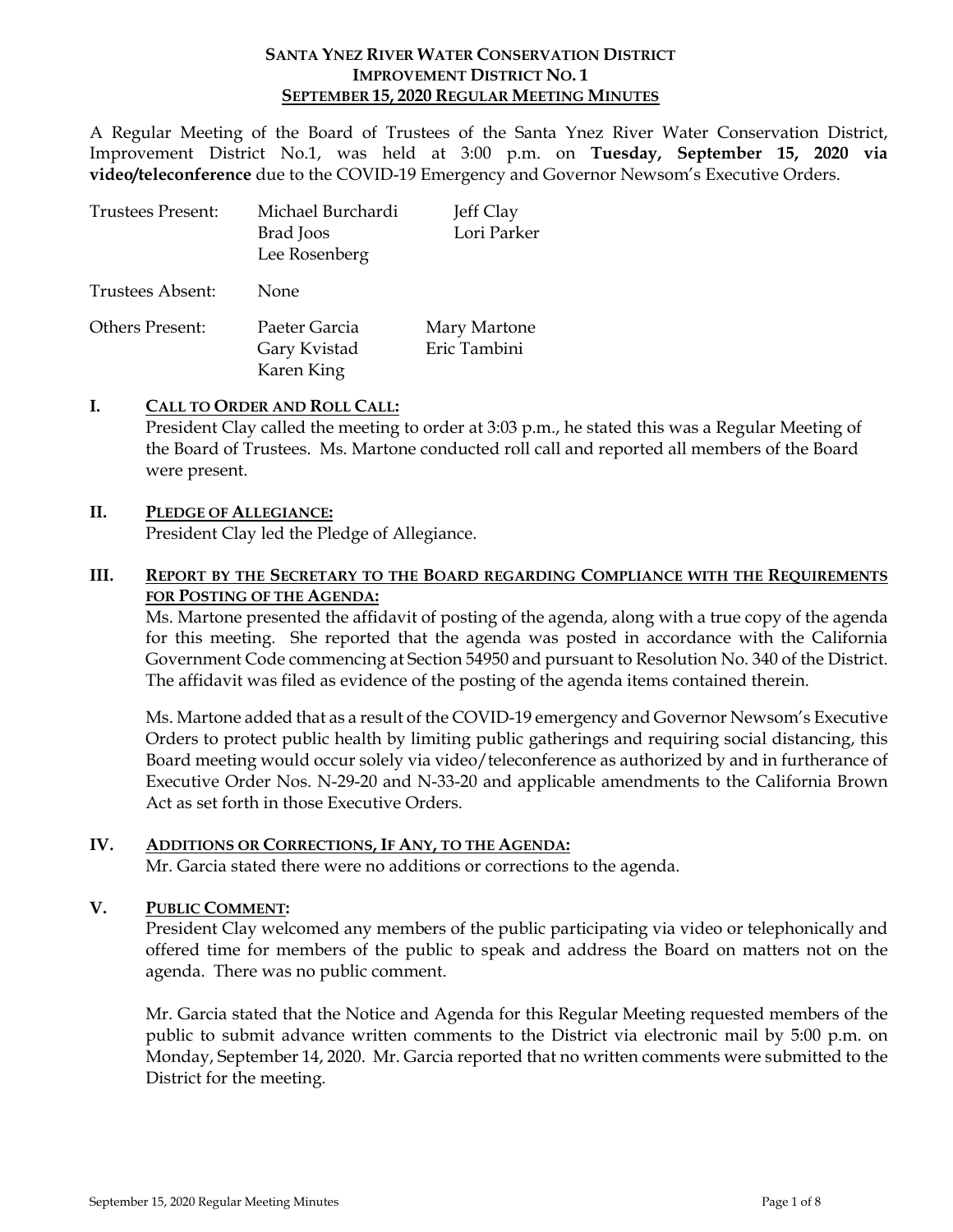# **VI. CORONAVIRUS (COVID-19) UPDATE:**

### **A.** General Manager's Report

The Board packet included copies of press releases issued by the Santa Barbara County Public Health Department dated August 20, 29 and 31, 2020 regarding the current requirements pertaining to COVID-19.

Mr. Garcia reported on the current activities related to the COVID-19 pandemic and the District's actions. He stated that staff continues to receive, and review updates related to COVID from federal, state, regional, and local agencies. Mr. Garcia referenced the materials that were included in the Board packet from the state and Santa Barbara Public Health Department related to re-opening schedules and modifications to restrictions that apply to indoor and outdoor activities, businesses, and gatherings. He explained the District continues to maintain the same response plan as last month, with staff being divided into two teams alternating each week. Mr. Garcia reported that the District is continuing with a rigorous daily disinfection process along with a weekly service that conducts a commercial grade disinfection.

### **VII. CONSIDERATION OF THE MINUTES OF THE REGULAR MEETING OF AUGUST 18, 2020:**

The Regular Meeting Minutes from August 18, 2020 were presented for consideration.

President Clay asked if there were any changes or additions to the Regular Meeting Minutes of August 18, 2020. There were no changes or additions requested.

It was **MOVED** by Trustee Joos, seconded by Trustee Burchardi, and carried by a 5-0-0 roll call vote, to approve the August 18, 2020 Regular Minutes as presented.

### **VIII. CONSENT AGENDA:**

The Consent Agenda Report was provided in the Board packet.

Mr. Garcia reviewed the Consent Agenda materials for the month of August.

It was **MOVED** by Trustee Joos, seconded by Trustee Burchardi, and carried by a 5-0-0 roll call vote, to approve the Consent Agenda.

# **IX. MANAGER REPORTS - STATUS, DISCUSSION AND POSSIBLE BOARD ACTION ON THE FOLLOWING SUBJECTS:**

# **A. DISTRICT ADMINISTRATION**

- 1. Financial Report on Administrative Matters
	- a) Presentation of Monthly Financial Statements Revenues and Expenses

Ms. Martone reported that the Board was provided the Statement of Revenues and Expenses for the month of August via email. She also explained that the reports were posted on the District's website in the Board packet materials for any members of the public wishing to follow along or receive a copy.

Ms. Martone reviewed the Statement of Revenues and Expenses for the month of August. She highlighted various line-items and reported that District revenues exceeded the expenses by \$388,034.54 and the year-to-date net income was \$737,365.25. She explained that all accumulated revenues during the fiscal year to date will be earmarked and utilized for the annual State Water Project and COMB Bond payments due in June 2021.

b) Approval of Accounts Payable

Ms. Martone reported that the Board was provided the Warrant List for August 19, 2020 through September 15, 2020 via email, and it was posted on the District's website in the Board packet materials for any member of the public wishing to receive a copy.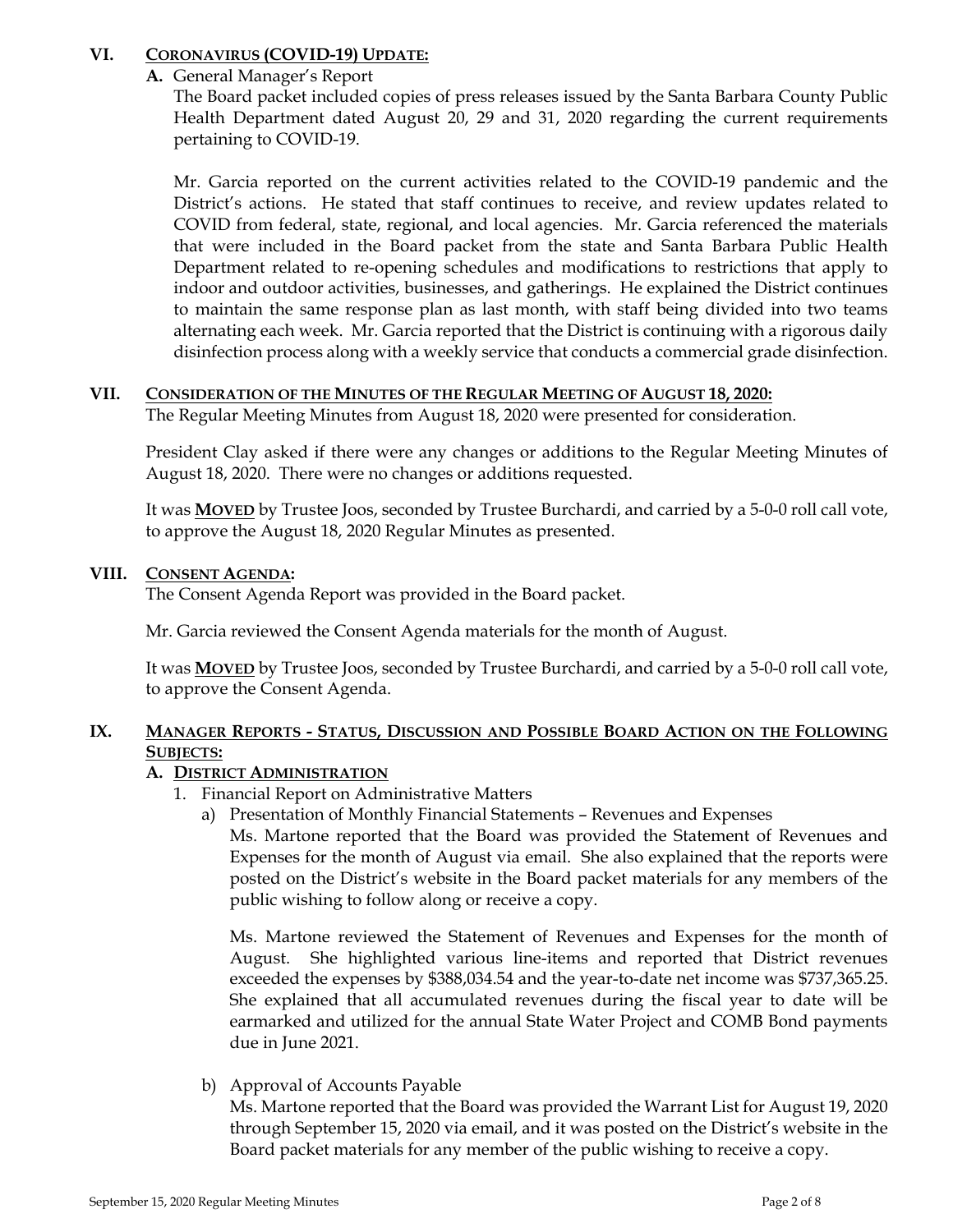The Board reviewed the Warrant List which covered warrants 23305 through 23366 for the period of August 19, 2020 through September 15, 2020 in the amount of \$580,580.33.

It was **MOVED** by Trustee Joos, seconded by Trustee Burchardi, and carried by a 5-0-0 roll call vote to approve the Warrant List for August 19, 2020 through September 15, 2020.

c) Water Service Late Penalties

Mr. Garcia explained that in response to the COVID-19 pandemic, the Board decided in April to temporarily suspend late penalties on past due customer accounts, which to date has been applied to water use from March through August. He stated that for the past several months, the Board has reconsidered the matter and determined to continue the temporary suspension of late penalties on a month-to-month basis. Mr. Garcia reviewed the cumulative amounts of past due charges, the number of past due customer accounts in comparison to the prior month's statistics, and the total amount of penalties that have been waived to date. He stated that at the Board's request at the August meeting, staff canvassed 16 other water agencies to see if they are administering late penalties during the COVID-19 pandemic. Mr. Garcia recapped the findings which ranged from some agencies continuing the issuance of penalties on past due accounts; suspending penalties during the pandemic; extending the timeframe before penalties are assessed; and alternative payment plan options. Mr. Garcia reported on the aggregate past due balance for customers throughout the District and reported that the number of accounts in arrears has dropped significantly from the prior month. He stated that the Administrative staff, particularly Ms. Martone, made an extraordinary effort to reach out to customers via courtesy calls to discuss unpaid balances, alternative payment options, and to encourage customers to pay any past due balances to avoid penalties in the future.

Mr. Garcia stated that the Board also requested staff to provide options for Board consideration at this meeting. He reviewed four options, including: (1) continue the suspension of late penalties; (2) resume issuing late penalties for all past due customer accounts; (3) continue the suspension of late penalties on past due domestic and rural residential/limited agriculture accounts only and resume issuing late penalties for agriculture accounts; and (4) resume issuing late penalties beginning in October for customers that have been in arrears for more than 60 days. Mr. Garcia provided staff's recommendation to resume issuing late penalties beginning in October (for September water use) for agriculture and commercial accounts only and to resume penalties for domestic accounts once they are 60 days past due.

Board discussion ensued and comments included appreciation to staff for their efforts in collecting on past due accounts and for developing alternative approaches for assessing late penalties. The Board discussed an approach that would continue the suspension of late penalties for one additional month, but then resume issuing penalties on all customer accounts beginning with the November water bills (for October water use). Staff and the Board noted this approach would allow a message to be included with water bills going out in October that late penalties will resume in November for all past due accounts.

Based on the discussion, it was **MOVED** by Trustee Clay, seconded by Trustee Parker, and carried by a 5-0-0 roll call vote, to resume issuing late penalties on all past due customer accounts beginning with the November billing period that includes October water use.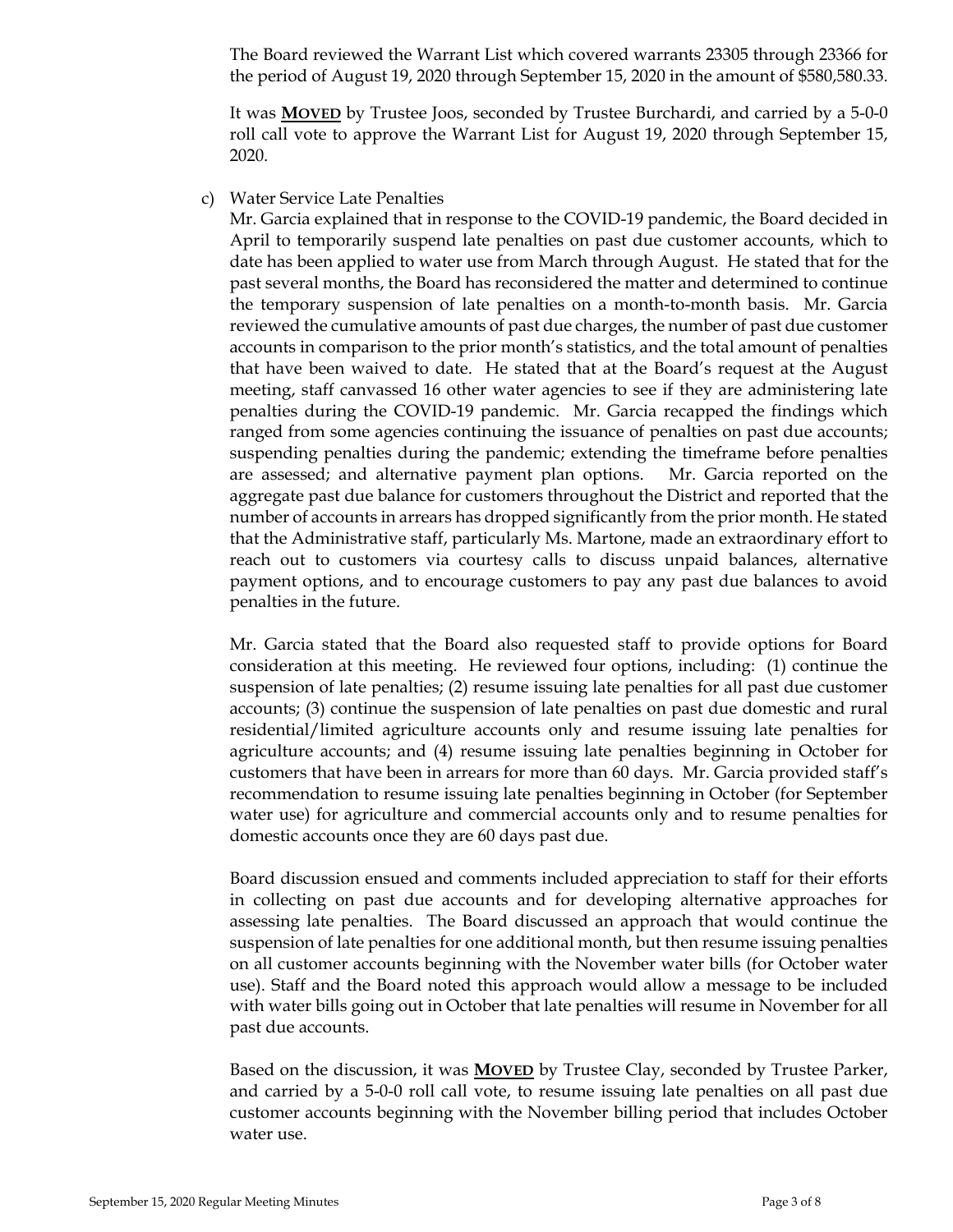Staff indicated that a note will be included on the September water use bill that are mailed the first week of October notifying all customers of this action.

### **B. PUBLIC HEARING FOR ADOPTION OF 2020 CONFLICT OF INTEREST CODE**

1. Resolution No. 801 – *A Resolution of the Board of Trustees of the Santa Ynez River Water Conservation District, Improvement District No.1 Approving an Update to Its Conflict of Interest Code*

The Board packet included draft Resolution No. 801 and Appendices A and B.

President Clay stated that a public hearing would be conducted related to the adoption of the District's Updated 2020 Conflict of Interest Code. President Clay opened the public hearing at 4:06 p.m.

Mr. Garcia reported that public agencies are required by provisions of Government Code Section 81000 et seq. to review and update their respective conflict of interest codes, as applicable, on a bi-annual basis. He indicated that the District's Conflict of Interest Code and Appendix A thereto require an update to include current designated positions within the Districts. Mr. Garcia stated there were no changes to Appendix B of the Conflict of Interest Code. He recommended approval and adoption of Resolution No. 801 Approving an Update to the District's Conflict of Interest Code in accordance with applicable provisions of the California Government Code.

President Clay provided time for public comment. There was no public comment on this item. President Clay closed the public comment period and invited comments or questions from the Board. There were no comments or questions from the Board.

President Clay closed the public hearing at 4:10 p.m.

It was **MOVED** by Trustee Joos, and seconded by Trustee Burchardi, to adopt Resolution No. 801, a Resolution of the Board of Trustees of the Santa Ynez River Water Conservation District, Improvement No.1 Approving an Update to Its Conflict of Interest Code.

The Resolution was adopted and carried by the following 5-0-0 roll call vote:

| <b>AYES, Trustees:</b>    | Michael Burchardi |
|---------------------------|-------------------|
|                           | Jeff Clay         |
|                           | Brad Joos         |
|                           | Lori Parker       |
|                           | Lee Rosenberg     |
| <b>NOES, Trustees:</b>    | None              |
| <b>ABSTAIN, Trustees:</b> | None              |
| <b>ABSENT, Trustees:</b>  | None              |
|                           |                   |

# **X. REPORT, DISCUSSION AND POSSIBLE BOARD ACTION ON THE FOLLOWING SUBJECTS:**

- **A. CACHUMA PROJECT – OPERATIONS AND SUPPLIES**
	- 1. Cachuma Project Water Service Contract No. I75r-1802R and Status of Amendment to Contract No. I75r-180R between United States Bureau of Reclamation and Santa Barbara County Water Agency
	- 2. First Amendment to Cachuma Project Member Unit Contract between Santa Barbara County Water Agency and Santa Ynez River Water Conservation District, Improvement District No.1

Agenda Items X. A. 1 & 2. were discussed together.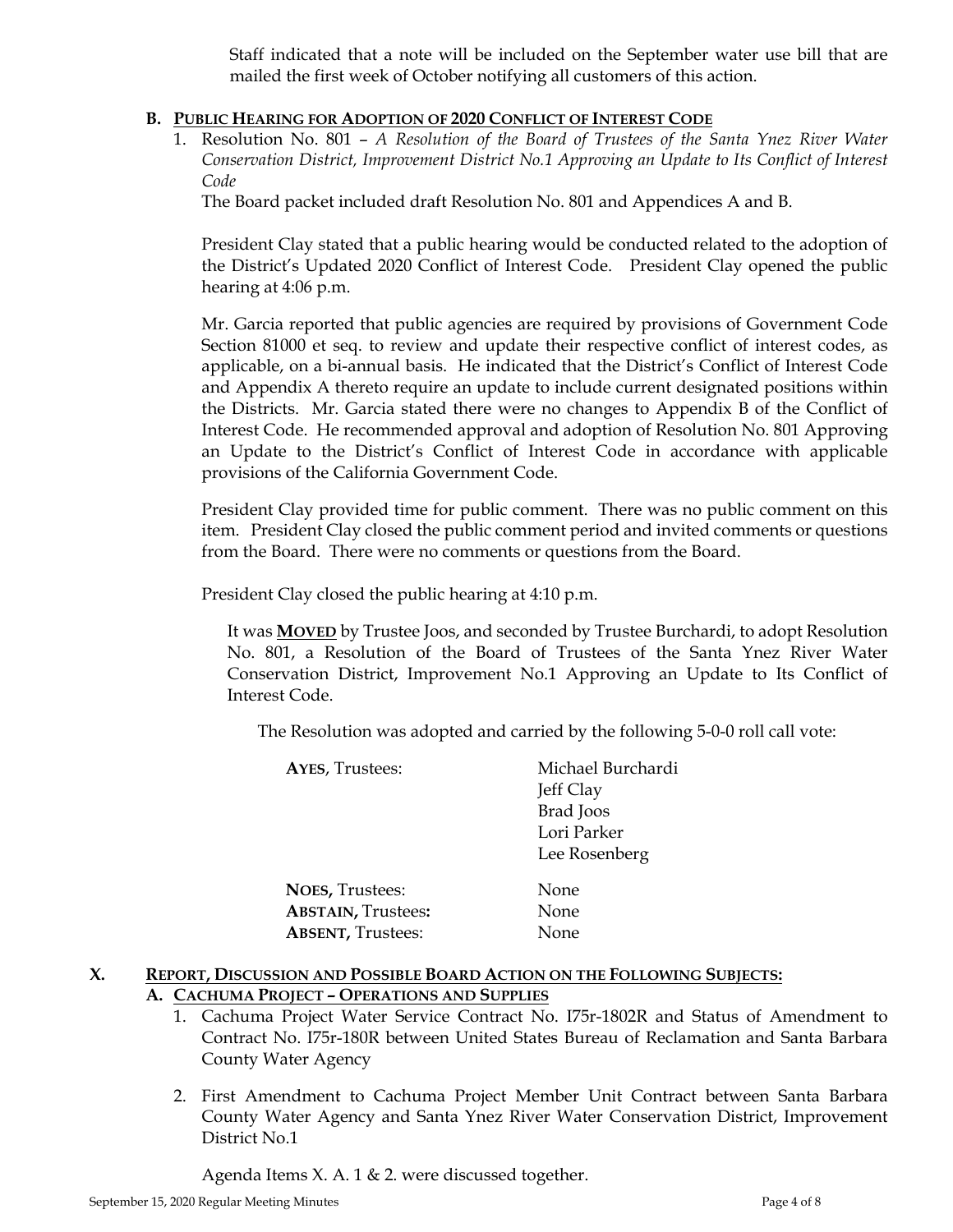The Board packet included a September 15, 2020 Staff Report discussing an Amendment to the Cachuma Project Master Contract No. I75r-1802R between the United States Bureau of Reclamation (USBR) and the Santa Barbara County Water Agency (Water Agency), First Amendments to the Cachuma Project Member Unit Contracts between the Water Agency and each Cachuma Project Member Unit, and correspondence from the Water Agency regarding the proposed First Amendments to the Cachuma Project Member Unit Contracts.

Mr. Garcia provided background information and reported on the status of the proposed Amendment to the existing Cachuma Project Master Contract between USBR and the Water Agency, and the proposed First Amendments to the Cachuma Project Member Unit Contracts, all of which are set to expire on September 30, 2020. He indicated that the proposed Amendment and the proposed First Amendments retain all of the substantive provisions of the current Master Contract current Member Unit Contracts, yet extend those contracts for up to an additional three years to allow time for negotiations to take place on the next long term contracts. Mr. Garcia stated that USBR published notice of the proposed Amendment on July 20, 2020 and that the 60-day public comment period will close on September 17, 2020. He stated that once the public comment period closes, USBR and the Water Agency are expected to finalize and execute the Amendment to the Master Contract. He further explained that, according to the Water Agency, once the Amendment to the Master Contract is executed, the Water Agency will sign the First Amendments to the Cachuma Project Member Unit Contracts. Mr. Garcia stated that in August 2020 the Santa Barbara County Board of Supervisors, acting as the Water Agency's Board of Directors, authorized the County Public Works Director to execute the Amendment to the Master Contract and the First Amendments to the Cachuma Project Member Unit Contracts. He reported that the Water Agency has determined that its actions to enter the interim threeyear contracts are not considered "projects" pursuant to the California Environmental Quality Act (CEQA) and that the actions are otherwise exempt from the requirements of CEQA. Mr. Garcia reviewed the staff recommendations for the District's actions related to the First Amendment to the Cachuma Project Member Unit Contract between the District and the Water Agency, as outlined in the staff report. Board discussion ensued and the following two motions were made and approved:

It was **MOVED** by Trustee Clay, seconded by Trustee Rosenberg, and carried by a 5-0-0 roll call vote to determine that the proposed action to enter the First Amendment to the Cachuma Project Member Unit Contract between the District and the Water Agency is not a project pursuant to the California Environmental Quality Act (CEQA) in accordance with CEQA Guidelines Section 15378(b)(2), continuing organization or administrative activities, and Section 15378(b)(5), organization or administrative activities that will not result in a direct or indirect physical change in the environment; and further, that the proposed action is not subject to and is exempt from the requirements of CEQA under CEQA Guidelines Section 15061(b)(3), no possibility that the activity may have a significant effect on the environment, Section 15261(a), project approved prior to November 23, 1970, and Section 15301, operation of existing facilities.

It was **MOVED** by Trustee Clay, seconded by Trustee Burchardi and carried by a 5-0-0 roll call vote to authorize the District's General Manager to execute the First Amendment to the Member Unit Contract between the District and the Water Agency in a form substantially similar to that presented by the Water Agency and subject to final review and approval by the District's General Manager and Legal Counsel.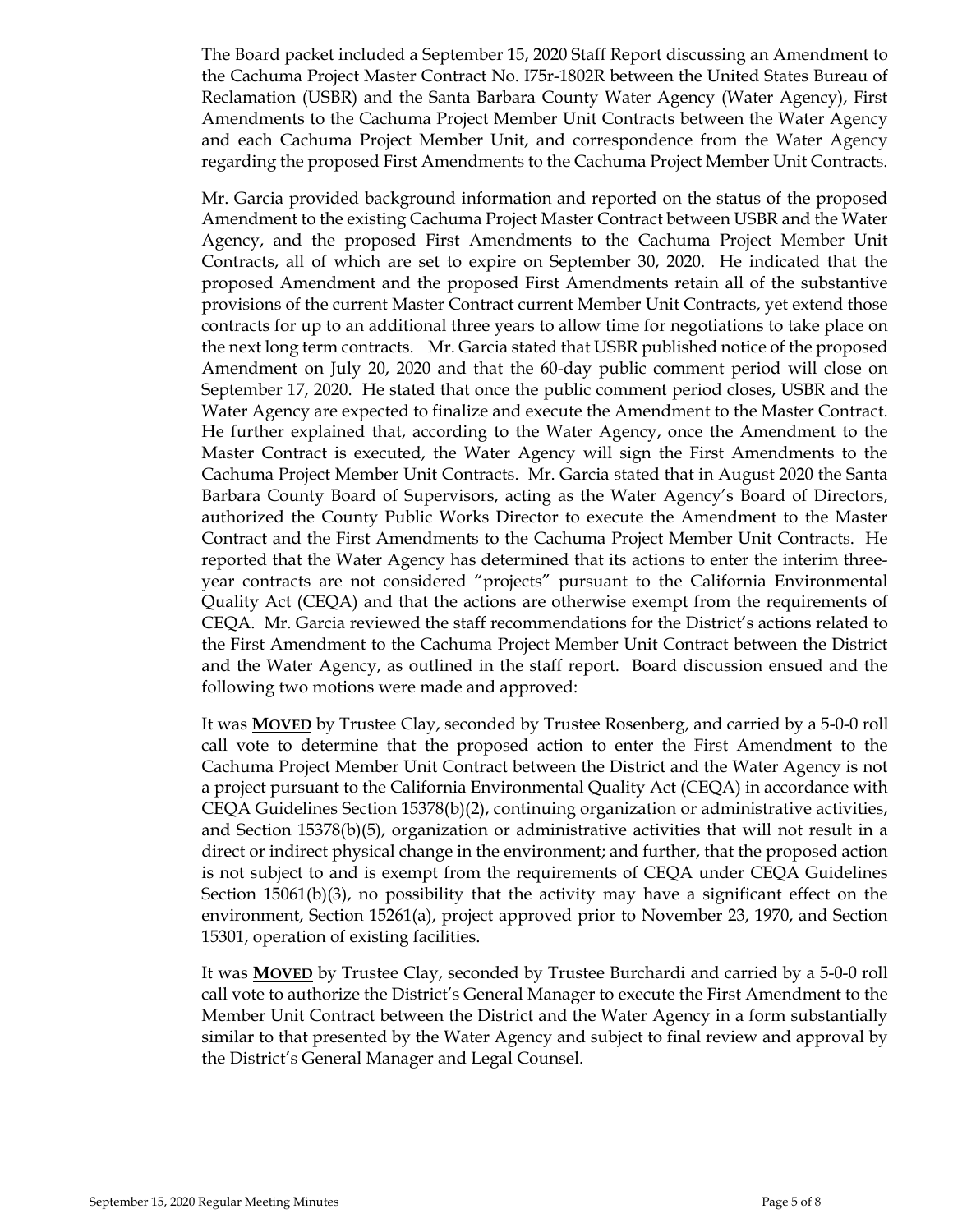3. Draft Rescheduling/Carryover Guidelines and Draft Yield Study for the Cachuma Project

Mr. Garcia reported on the status of USBR's proposed rescheduling/carryover guidelines for the Cachuma Project. He explained that the Cachuma Project Member Units collectively responded in opposition to USBR on August 10, 2020 with comments on the draft proposal to change storage and carryover operations for the Cachuma Project. Mr. Garcia reported that USBR held a teleconference on September 10<sup>th</sup> with USBR representatives, Member Unit Managers, and legal counsel for the various agencies to address the comments that were submitted in response to the proposed rescheduling/carryover guidelines. He stated that as a result of the teleconference, USBR determined that carryover issues are an appropriate subject to be included in the upcoming negotiations for the next long-term contract, and therefore USBR will not seek to implement the proposed rescheduling/carryover guidelines in the 2020/2021 federal water year that begins on October 1, 2020. Mr. Garcia reiterated that the proposed rescheduling/carryover guidelines as currently drafted appear to be inconsistent with the language of the existing Cachuma Project Master Contract and the pending Amendment thereto. Mr. Garcia also reported on the Draft Yield Study for the Cachuma Project that has been prepared by the County Water Agency. The Draft Yield Study was provided to and reviewed by the District's Board in August. He explained that the Draft Yield Study recommends substantial reductions in Project yield and that it was prepared without input from the Cachuma Member Units. Mr. Garcia reported that the Cachuma Member Units sent a collective response letter to the Water Agency setting forth various concerns and objections to the Draft Yield Study, and that the Member Units have indicated that they intend to undertake an independent study to evaluate Project yield and related issues.

# **B. SUSTAINABLE GROUNDWATER MANAGEMENT ACT**

1. Eastern Management Area Update

The Board packet included a Notice and Agenda for the August 27, 2020 meeting of the Groundwater Sustainability Agency (GSA) for the Eastern Management Area in the Santa Ynez River Groundwater Basin.

Trustee Joos, ID No.1's representative to the Eastern Management Area GSA Committee, stated he attended the August 27, 2020 teleconference meeting of the GSA and summarized the meeting. Trustee Joos stated that GSI Solutions provided an update and slide presentation on the activities in the Eastern Management Area. He reported that the meeting was well attended and stated that a new group of landowners referred to as the Santa Ynez Water Group, which includes agricultural representatives, has become involved in the SGMA process and provided comments at the meeting.

# **XI. UPDATE FROM ALTERNATIVE POWER / SOLAR AD HOC SUBCOMMITTEE:**

Mr. Garcia reported that, based on feedback from the Alternative Power/Solar Ad Hoc Subcommittee, District staff has been providing information and working with representatives from two solar energy companies regarding the possibility of introducing solar power into the District's operations. He indicated that each company has been provided access to the District's utility data to conduct their initial reviews and that site visits may also be scheduled.

### **XII. REPORTS BY THE BOARD MEMBERS OR STAFF, QUESTIONS OF STAFF, STATUS REPORTS, ANNOUNCEMENTS, COMMITTEE REPORTS, OBSERVATIONS AND OTHER MATTERS AND/OR COMMUNICATIONS NOT REQUIRING ACTION:**

The Board packet included the Family Farm Alliance Monthly Briefing for August 2020.

Mr. Garcia reported that a very positive voice message was received from a customer that had a leak at their property. He stated the customer took the time to call and acknowledge Mr. Joe Come,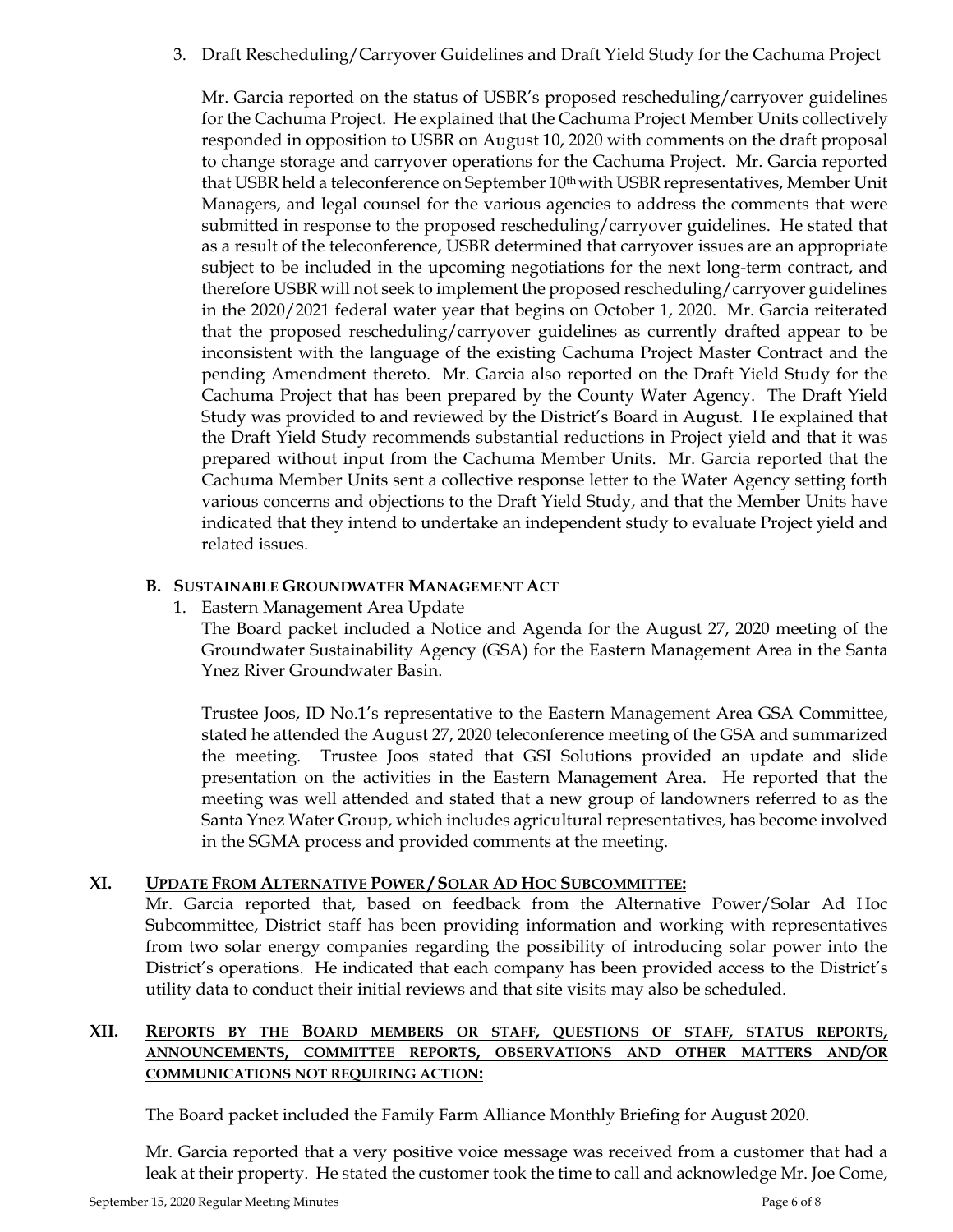Construction and Maintenance Supervisor, and the field crew who fixed the leak. The customer expressed his gratitude and commented that the field crew did a terrific job, and were very efficient, clean, polite, and knowledgeable.

Mr. Garcia reported that the District has seen a significant increase in the number of Water Service Applications that are being submitted to the District. He stated that staff is evaluating a process for administering the applications to ensure they are processed in a timely and efficient manner despite the number of submittals and adjustments that have been required in response to COVID-19. He provided examples of the various types of applications the District has received, such as new development of vacant properties, additional dwelling unit(s), demolitions, and complete remodels, many of which typically involve ongoing communications with applicants regarding changed or revised plans along the way, water demand calculations, project designs, county approvals, and other issues. Mr. Garcia noted that staff fully recognizes how important these matters are to District customers and that staff is committed to providing excellent and improved customer service on all District matters.

Ms. Martone reported that during the first week of September the representatives from Bartlett, Pringle & Wolf conducted the field work for the District 's Annual Audit. Ms. Martone stated the work was all done remotely. She reported that Bartlett Pringle & Wolf anticipates the final audit presentation at the November or December meeting.

# **XIII. CORRESPONDENCE: GENERAL MANAGER RECOMMENDS THE ITEMS NOT MARKED WITH AN ASTERISK (\*) FOR FILE:**

The Correspondence list was received by the Board.

**XIV. REQUESTS FOR ITEMS TO BE INCLUDED ON THE NEXT REGULAR MEETING AGENDA:**  There were no requests from the Board.

#### **XV. NEXT MEETING OF THE BOARD OF TRUSTEES:**

President Clay stated the next Regular Meeting of the Board of Trustees is scheduled for October 20, 2020 at 3:00 p.m.

Mr. Garcia announced that the Open Session public participation video and phone lines would be closed for the next forty-five (45) minutes to allow the Board to convene into Closed Session. He explained that the public participation video and phone lines would be reopened forty-five (45) minutes later for the remaining Agenda items. Mr. Garcia thanked everyone for participating in the video/teleconference and stated the Open Session meeting would reconvene at 5:50 p.m. to report any action taken during Closed Session.

# **XVI. CLOSED SESSION:**

The Board adjourned to Closed Session at 5:05.

# **A. CONFERENCE WITH LEGAL COUNSEL - EXISTING LITIGATION**

[Subdivision  $(d)(1)$  of Section 54956.9 of the Government Code – 1 case]

- 1. Name of Case: Adjudicatory proceedings pending before the State Water Resources Control Board regarding Permit 15878 issued on Application 22423 to the City of Solvang, Petitions for Change, and Related Protests
- **B. CONFERENCE WITH LEGAL COUNSEL – POTENTIAL INITIATION OF LITIGATION** [Subdivision  $(d)(4)$  of Section 54956.9 of the Government Code – 1 case]

# **XVII. RECONVENE INTO OPEN SESSION:**

[Sections 54957.1 and 54957.7 of the Government Code]